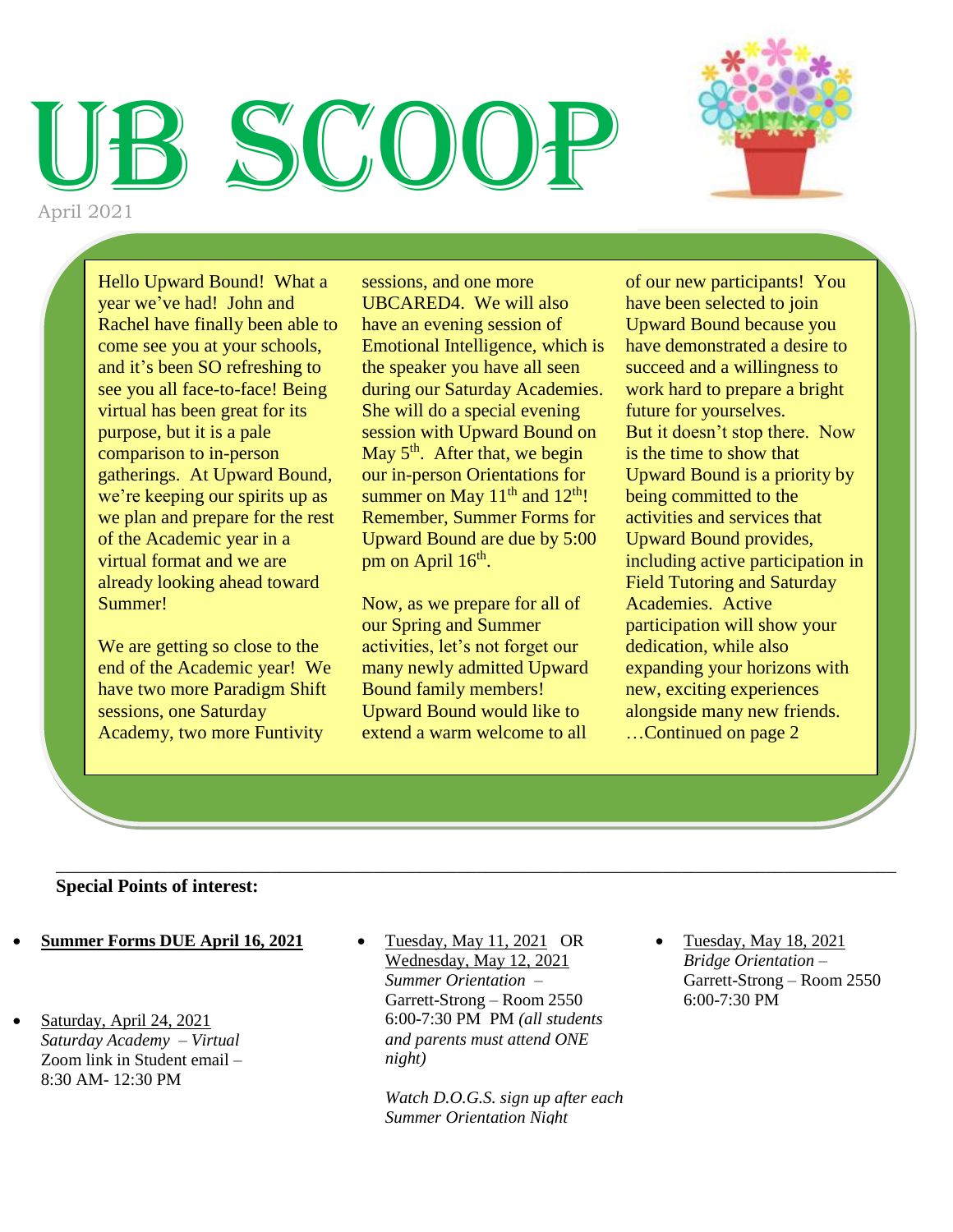## In this Issue:

| <b>UB</b> Checklist                 | フ        |
|-------------------------------------|----------|
| <b>Senior Spotlight</b>             | 3        |
| Things to know<br>for summer        | $\Delta$ |
| Watch D.O.G.S.                      | 4        |
| <b>Summer Orientation</b>           | 5        |
| <b>Bridge Summer</b><br>Orientation | 5        |
| <b>IMPORTANT UPDATES</b>            | 5        |
| <b>Summer Calendar</b>              | 6-7      |

#### **2020-2021 Yearly Upward Bound Checklist**

It is important to always make note of upcoming due dates and deadlines. This especially applies to your Upward Bound Student Checklist. Each grade has their own list of tasks to complete by the end of the academic year in May, with the exception of newly admitted students. If you were just admitted to Upward Bound this year, don't worry, you do not have a Checklist yet.  $\odot$  All checklists for seasoned UBers are on Canvas. <https://nwmissouri.instructure.com/login/canvas>

If you have not logged in for a while and you must reset your password, use this link<https://nwpass.nwmissouri.edu/pm/>and click on "Change Password". If you do not remember your password, click on "Reset Password". Finally, if you need additional help, call the Northwest Helpdesk at **660-562-1634.**

Once you have logged in to Canvas, you will see the main screen, or Dashboard, for your Checklist (class). This main page will show you all assignments for your Checklist, as well as dates that each is due. If you would like to see your progress, click on "Grades" on the left-hand side of the screen. This will show you what has been turned in and what has been "graded".

If you have any questions about completing your Checklists, please contact Rachel or John.

#### …Continued from Page 1.

Upward Bound is committed to providing the necessary resources for your success, so with those resources, your dedication, and your desire to succeed, you will go far in achieving your goals. As our new Upward Bound students prepare for the journey ahead, we have to remember that Upward Bound families also devote energy and make sacrifices for their child's success. We very much understand and respect the sacrifices being made so students get the best opportunities. There may be trying times for our students, when they may potentially feel overwhelmed or may be dealing with difficulties. If these experiences are seen as growth opportunities and our families can offer support, this can go a long way to helping participants improve themselves on an academic as well as a personal level. Open communication and support is key to ensuring student success both at home and through Upward Bound.

All of our newest Upward Bound members are listed below. Let's welcome and celebrate them as they embark on the journey toward college! Opportunities await! Welcome to Upward Bound!

Emily Davis Stanberry Peyton Hume Stanberry Eowyn Otto Maryville

Jodi Andrews West Nodaway Logan Franks West Nodaway Aleza Piveral Maryville Brodhi Ramirez King City Alec Saxton Stanberry Ava Saxton Stanberry Breonna Waterman Nodaway-Holt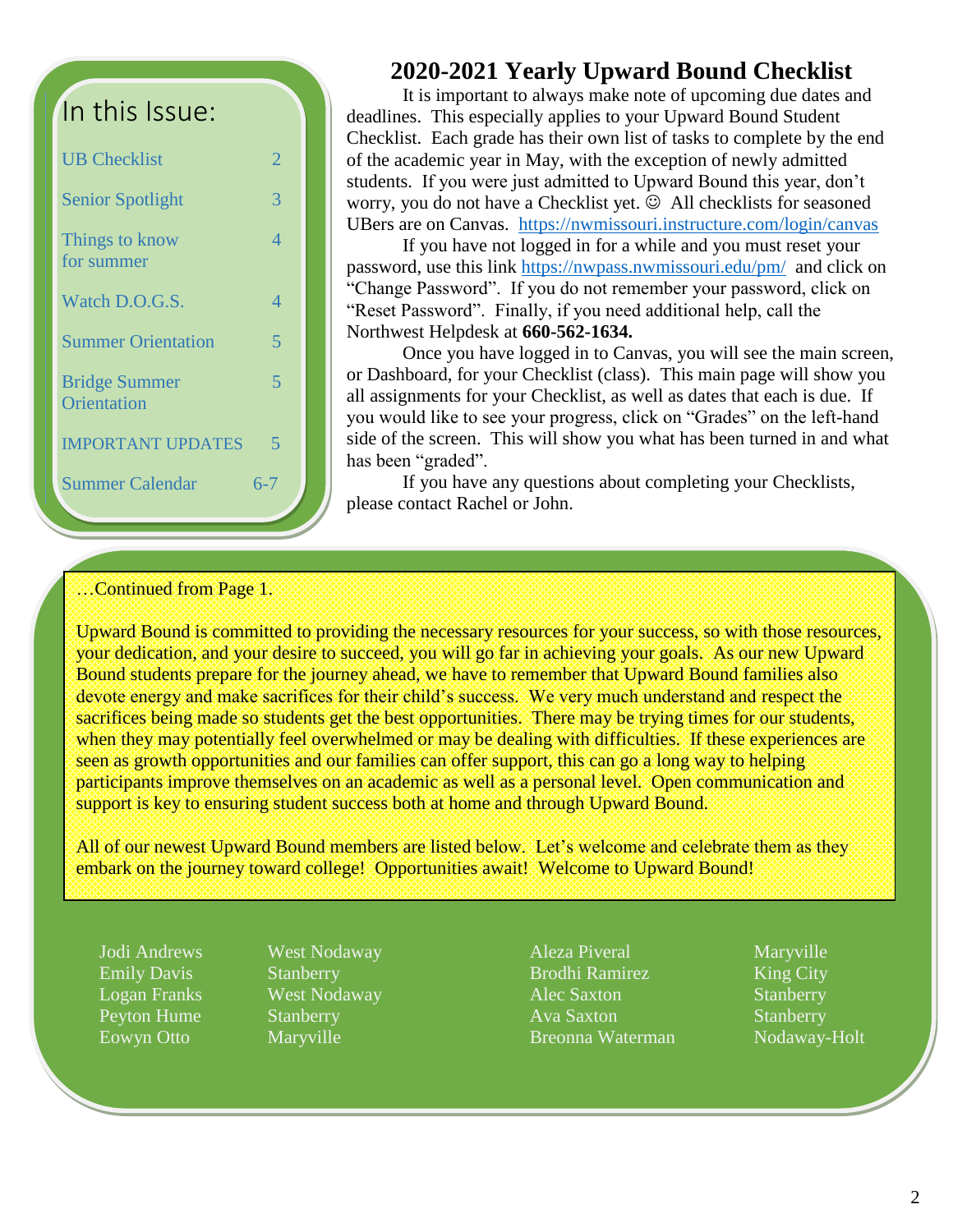# SENIOR SPOTLIGHT! RyAnne Herron Hunter Bennett



I'm RyAnne Herron and I'm a senior from Rock Port. I plan on majoring in music education at Missouri State University. I love music and I cadet-teach the fifth-grade band. This year I am on the Upward Bound Student Advisory Council so don't be afraid to come and talk to me about anything!



 $M_y$  name is Hunter Bennett! My plan after high school is to go into the military and then going to school at Tarkio Tech for Wind Energy! My senior year has been one of my best years of high school ever. My advice to every single one of the younger kids is to always follow your dreams and don't let any single person who doubts that dream get in the way, because one day, the dream will become reality!

My senior year is going as good as it can be with the COVID-19 Pandemic. I did miss out on my senior marching band competitions and activities. I was also quarantined the day before my 18th birthday. I miss the "normal" school days, but I know that I won't get to experience them this year at all. Many events have been different this year such as the Solo and Small Ensemble Contest. I had to record myself and send the videos in for a state Rating. Other than the major setbacks of competing and performing, senior year hasn't been awful. There are only a few classes I need to graduate so my schedule is very flexible and easy. I normally spend five out the eight hours in the band room.

Overall, I'm excited to see where life takes me, and I can't wait to go to Springfield. My advice for all high school students is to not take anything "normal" for granted. Enjoy every moment and don't just sit at home doing nothing. Go get a job or participate in the school play. You should compete in FFA, FCCLA, and FBLA events, you will look back on those competitions as some of your best high school memories. And most importantly, have fun and look forward to the future!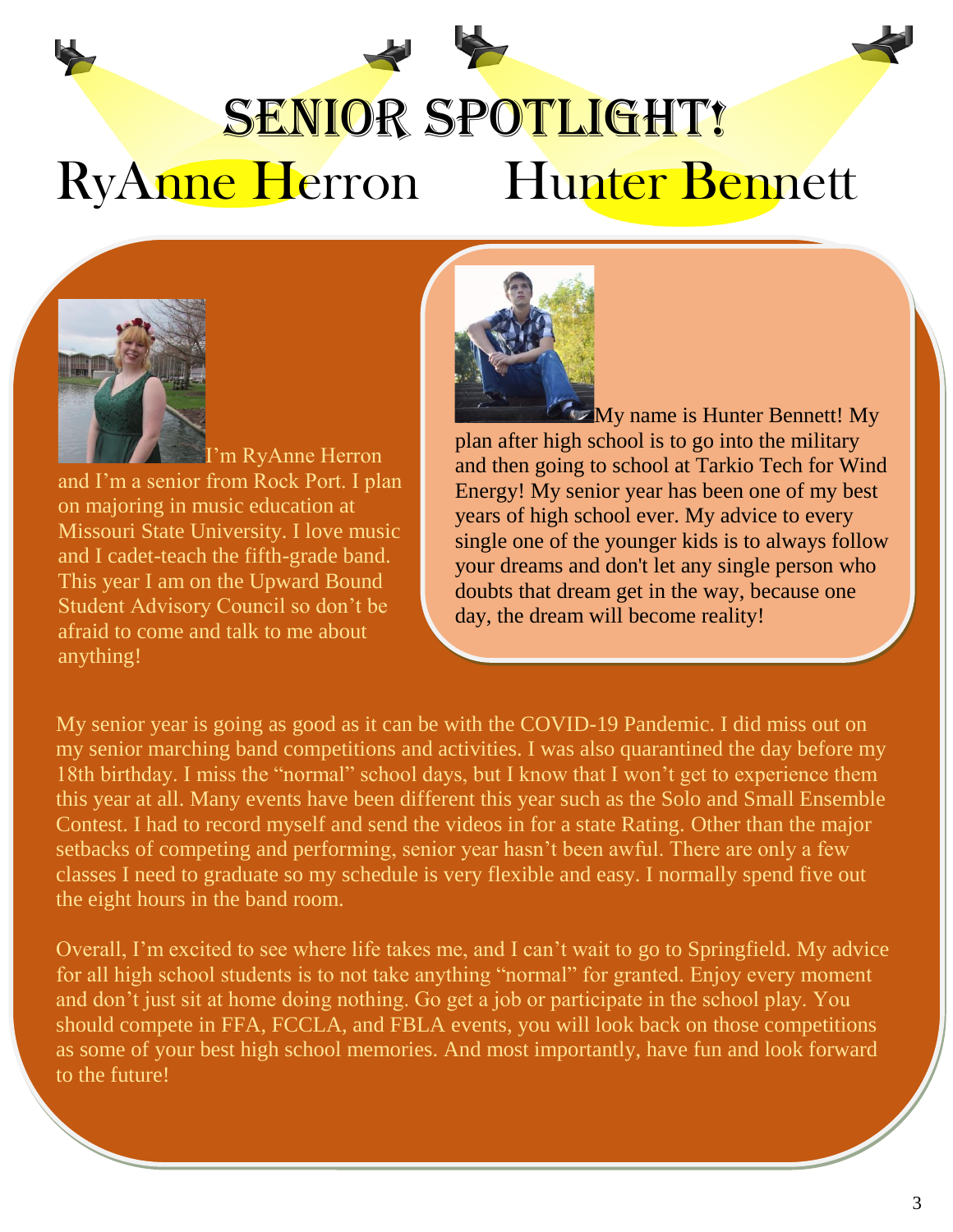## Things to know for summer!

In order to help our summer to run more smoothly, there are a couple of things that we would like to remind students about. Please read ahead carefully.

1. All summer forms are available on the Upward Bound website. Forms can be found via this link: <http://www.nwmissouri.edu/trio/upwardbound/Forms.htm>

Please note: all forms are due by **APRIL 16, 2021**. If forms are not turned in by April 16, Upward Bound must assume that the student will not be participating in the summer component unless prior communication has occurred. If you are unable to print these documents at home, ask your School Counselor to print them for you, OR you can contact John or Rachel to have a packet of forms mailed to you.

2. Absences during the summer session must be reported before summer begins. This is done in your summer forms packet. Any additional absences must be reported at least 1 week prior to the time you will be absent during the summer. Deduction of stipend and a Student Incident Report will occur if this process is not followed.

It is very difficult to plan for summer activities and expenditures if students are constantly coming and going without us having prior knowledge of those absences. We understand that things come up that you may not currently be aware of. Communication is a definite must in these cases. Students will need to speak with John IN PERSON (not via text) if an unexpected absence will occur.

3. Due to the success of our non-caffeine habit the past several summers, Upward Bound will again provide reuseable water bottles for student use during the summer in order to promote hydration and healthy nutritional habits. Students may use a personal water bottle if they choose. Soft drinks (soda, pop, energy drinks, etc.) and coffee will not be allowed during academic hours or during on-campus meals. Many students stated during the summer that they felt better and didn't even miss caffeine after maybe a week. We are excited to continue healthy habits this summer!



## WATCH D.O.G.S.

Upward Bound invites Watch D.O.G.S. (Dads of Great Students), including fathers, grandfathers, uncles, or other father figures, to volunteer at least one full day with Upward Bound during the virtual portion of our summer component. Watch D.O.G.S. is an innovative father involvement, educational initiative of the National Center for Fathering. There are two primary goals of the worldwide Watch D.O.G.S.

program:

- 1. To provide positive male role models for the students, demonstrating by their presence that education is important.
- 2. To provide extra sets of eyes and ears to enhance school security and reduce bullying.

It has been shown that fathers and father figures in the classroom can have a tremendously positive impact on the educational process! This year, to ensure proper mitigation related to COVID, all Watch D.O.G.S. will participate with Upward Bound virtually. Students will be utilizing Zoom to attend Upward Bound class for part of the summer, and we encourage fathers and father figures to join in on the virtual fun! Attend virtual classes with your student to see what a great experience they are able to enjoy. While at Upward Bound, Watch D.O.G.S. can be actively engaged with not only their own student(s), but other students as well.

Any father-figure who is interested in participating in Watch D.O.G.S. this summer is invited to sign up during one of our two Summer Orientation Meetings scheduled for Tuesday, May 11 or Wednesday, May 12, 2021 at 6:00-7:30 PM.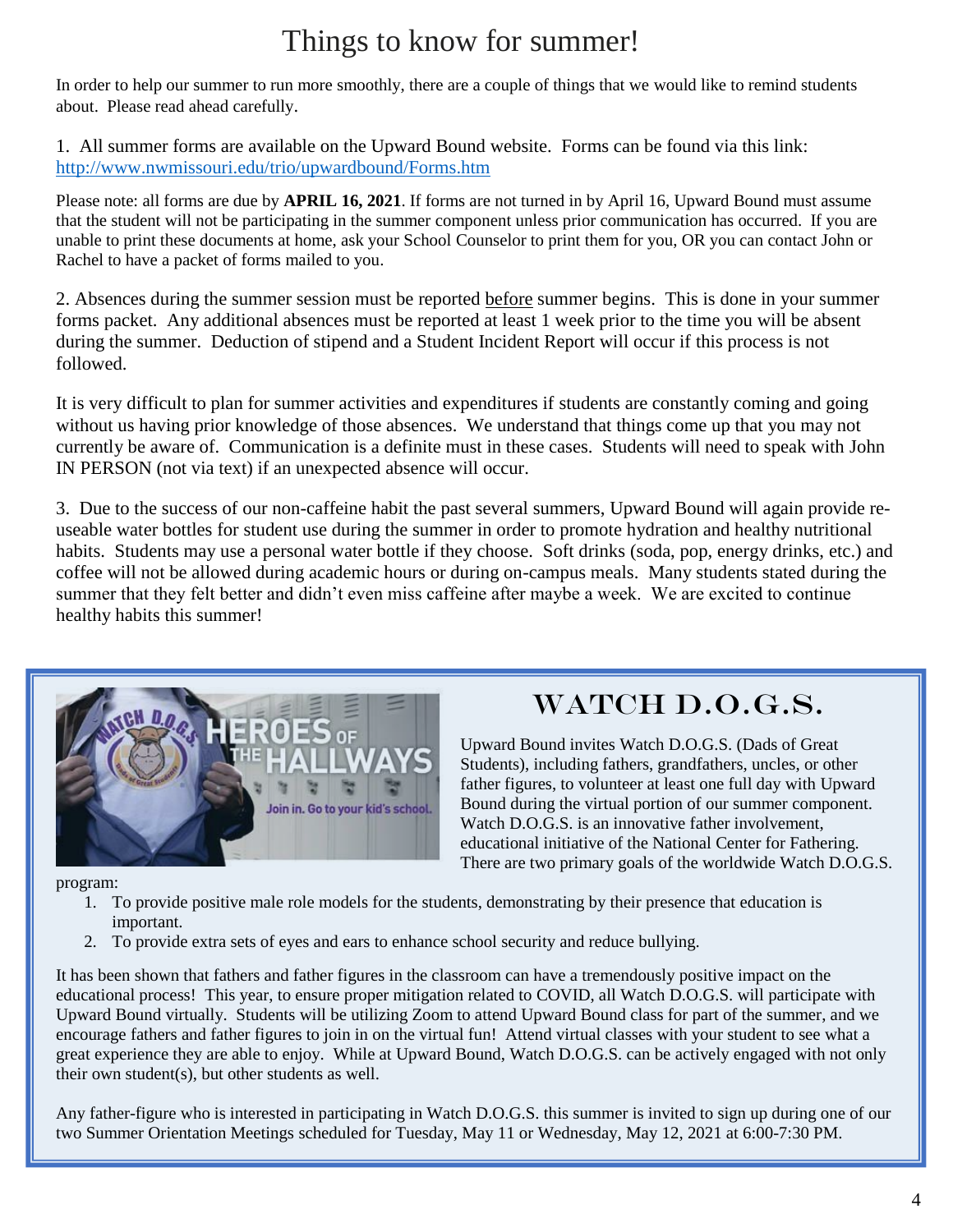## IMPORTANT DATES

#### **Summer Orientation** May 11 or May 12, 2021

6:00-7:30 PM

Students and parent(s)/guardian(s) must attend ONE orientation night. You may choose either date.

You will need to ensure that all forms for the summer component are turned in to the Upward Bound Office by **April 16, 2021**. Forms can be found on our website. <http://www.nwmissouri.edu/trio/upwardbound/Forms.htm>

Please bring information on any additional summer absences that have not already been reported.

#### **Bridge Summer Orientation May 18, 2021**

Students participating in the Upward Bound Bridge program this summer will need to bring a parent/guardian to Bridge Orientation. If you are 18, it is still important to bring a parent/guardian.

Please ensure that all forms for the Upward Bound summer Bridge program are turned in to the Upward Bound Office by April 16, 2021.

Please bring information on any additional summer absences that have not already been reported.

### ACT Test Dates

| <b>Test Date</b> | Registration<br>Deadline | Late Fee<br>Required |
|------------------|--------------------------|----------------------|
| Apr. 17, 2021    | Mar. 12, 2021            | Mar. 13-26, 2021     |
| Jun. 12, 2021    | May 7, 2021              | May 8-21, 2021       |
| July 17, 2021    | June 18, 2021            | June 19-25, 2021     |

#### **Always use the Upward Bound code: 9713**

\*\*Remember: Each UB participant can utilize 2 ACT fee waivers. Forms are available by contacting the UB office.

\*\*\*Contact Rachel to obtain an ACT fee voucher. It is recommended to use a voucher before one of your waivers. Fee Vouchers from Upward Bound are only available this year.

For more information go to http://www.actstudent.org

## Important Upward Bound Updates

#### ACT Vouchers

Due to COVID, Upward Bound has available funds to be able to PAY FOR all of our students to take the ACT, regardless of how many times each student takes it. This is in the form of a Fee Voucher, not to be confused with ACT Fee Waivers.

UB and your school are able to offer TWO ACT Waivers during a student's high school career. The Fee Voucher that UB is offering does not affect Waivers. It is recommended to utilize the Upward Bound ACT Vouchers before using your available Waivers, especially since Vouchers are only being offered by Upward Bound through summer 2021. All Upward Bound students are eligible for the ACT Fee Voucher. If you are planning to take the ACT during the 2021 summer, let Rachel know and you may use an ACT Fee Voucher.

All students are eligible to use up to two ACT Fee Waivers, which Upward Bound does offer. If you would like to use a Fee Waiver, please let John or Rachel know.

2021 UB Summer Session – Blended Format June 6-July 2

2021 Summer Session – Fully Virtual July 6-16

#### **UB Contact Information**

Office: 660-562-1630 Fax: 660-562-1631 Email: [jvanderpool@nwmissouri.edu](mailto:jvanderpool@nwmissouri.edu) [wistrom@nwmissouri.edu](mailto:wistrom@nwmissouri.edu)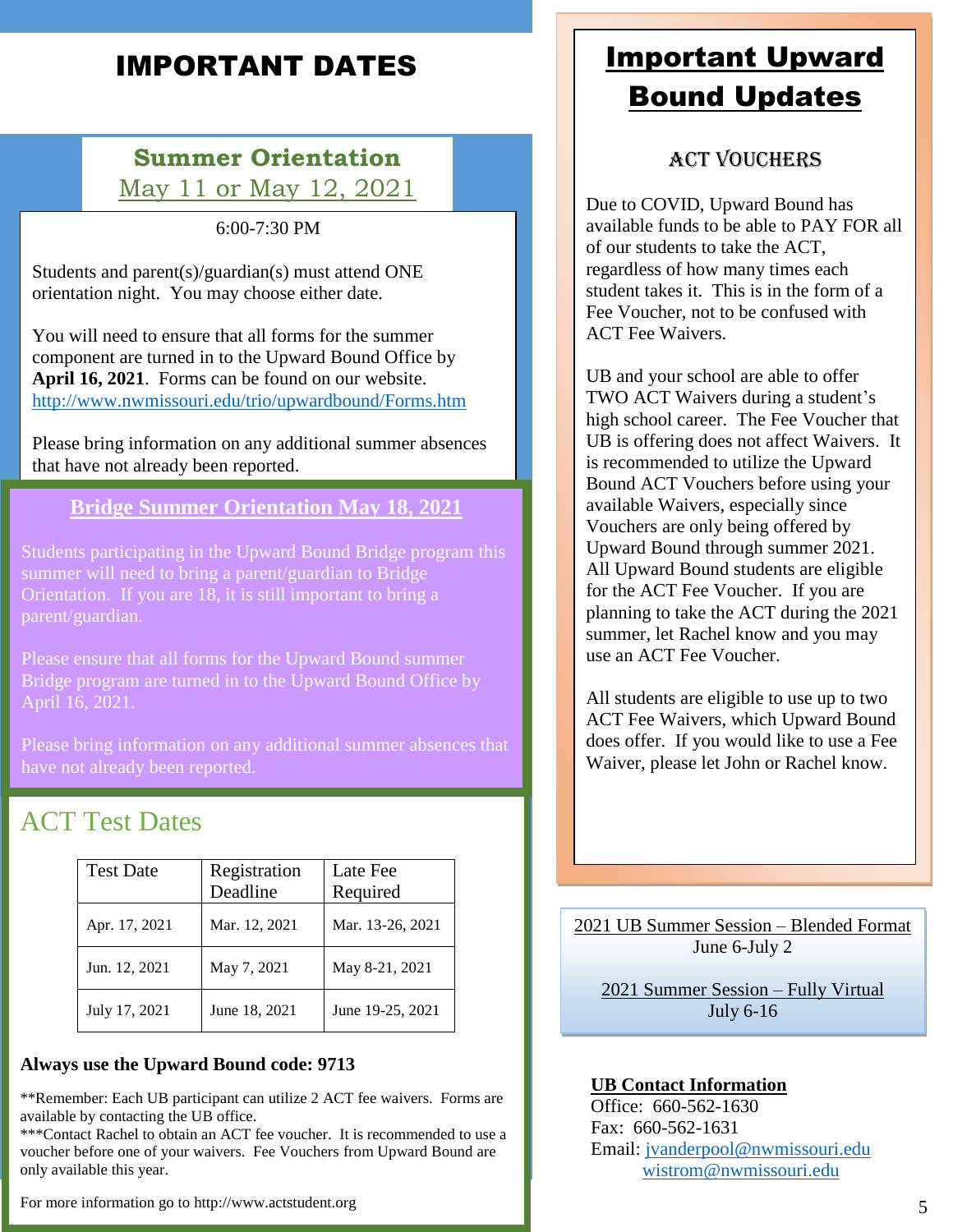

**Summer Calendar 2021 \*Locations may change**

| Week 1            |                                                               |
|-------------------|---------------------------------------------------------------|
| Sunday, June 6    | Group A and Bridge: Move-in to the Northwest residence halls  |
|                   | $3:00-4:00$ pm for SAC                                        |
|                   | 4:00-4:45pm for New Students                                  |
|                   | 4:45-5:30pm for Returning Students                            |
| Monday, June 7    | Group B: Begin virtual Academic classes                       |
|                   | <b>Bridge Classes Begin</b>                                   |
|                   | Pay It Forward Meeting – Virtual                              |
|                   | Family Group Evening Activities (Group A and Group B-Virtual) |
| Tuesday, June 8   | Bowling (Group A)                                             |
| Wednesday, June 9 | Service Learning Activities (Group A)                         |
| Thursday, June 10 | Large Group Activity - MOERA Activity Course (Group A)        |
|                   | Family Group Evening Activities (Group A)                     |
| Friday, June 11   | Leadership and Financial Literacy (Group A)                   |
|                   | Life Skills (Group B-virtual)                                 |
|                   | Mini Golf (Group A)                                           |
|                   | Dinner & Movie at The Hangar                                  |
| Saturday, June 12 | WWI Museum & Worlds of Fun (Group A)                          |

#### **Week 2**

| Sunday, June 13    | Henry Doorly Zoo (Group A)                                           |
|--------------------|----------------------------------------------------------------------|
|                    | Pay It Forward Meeting – Virtual                                     |
| Monday, June 14    | Family Group Evening Activities (Group A and Group B-Virtual)        |
| Tuesday, June 15   | Skating (Group A)                                                    |
| Wednesday, June 16 | Service Learning Activities (Group A)                                |
| Thursday, June 17  | Large Group Activity Night – Etiquette Dinner (Group A)              |
| Friday, June 18    | Leadership and Financial Literacy (Group A)                          |
|                    | Life Skills (Group B-virtual)                                        |
|                    | Group $\overline{A}$ : Move-out of the residence halls (12pm-1:30pm) |